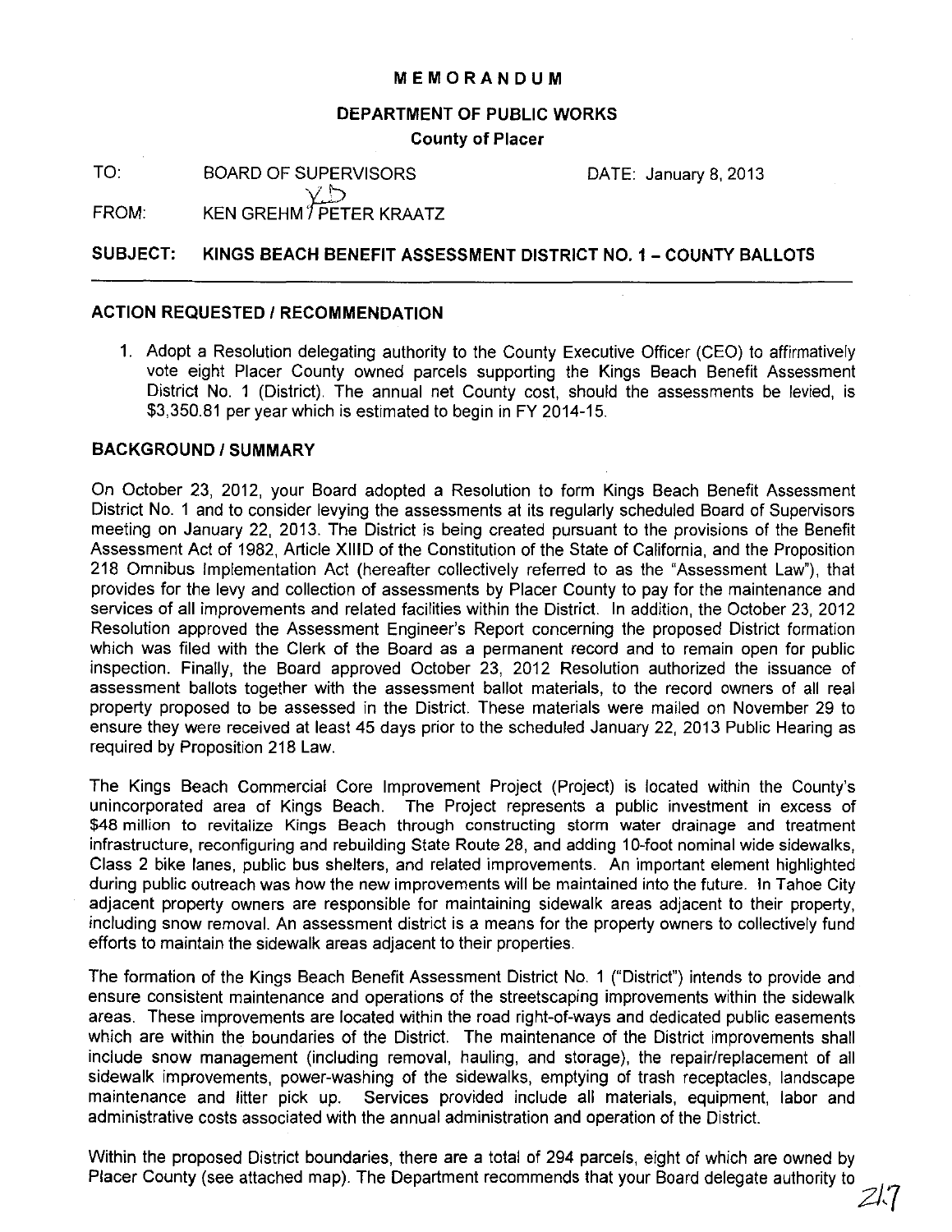January 8, 2013 Page 2

the CEO to affirmatively vote each of the eight ballots attached and associated with the eight corresponding County-owned parcels. The ballots would be submitted to the Clerk of the Board prior to the conclusion of the January 22, 2013 Public Hearing. In accordance with State law, ballots must be received prior to the close of the Public Hearing on January 22, 2013. The Boards action today will insure that the County's ballots are counted. The Department's recommendation is based on the necessity for a reliable and long-term funding program to be put in place that will maintain the proposed investment in streetscape improvements for the betterment of the Kings Beach community. The Department has also confirmed that the County is the record owner of the eight subject parcels and that like other parcel owners in the proposed District, will receive benefits from the streetscape improvements, and therefore each parcel owner would pay their fair share for the operation and maintenance of said improvements.

Today's requested action is distinctly separate from the Board's responsibility in relation to the scheduled January 22, 2013 Public Hearing on the Kings Beach Assessment District. At the conclusion of the January 22, 2013 public hearing, the Board can consider the levying of assessments if there is no majority protest (more than 50% of weighted vote opposition), based on all ballots received.

Should formation of the District eventually be approved, levying of assessments would not begin until project improvements are functional and ready for maintenance. Assessment would not be imposed until the year that funding is needed so that property owners are not being assessed before realizing the benefits of the improvements included in the District.

#### **ENVIRONMENTAL**

This action is not a project, as defined by Public Resources Code Section 21065, and is therefore exempt from environmental review under CEOA. For the Kings Beach Commercial Core Improvement Project, the County prepared an Environmental Impact Report (EIR) pursuant to the requirements for CEOA and the Placer County Environmental Review Ordinance; an Environmental Impact Statement (EIS) to meet the requirements of the Tahoe Regional Planning Agency (TRPA),; and an Environmental assessment (EA) to meet the requirements of the Federal Highway Administration. The EIR was adopted by the Board of Supervisors on September 23, 2008.

# **FISCAL IMPACT**

The effort to consider formation of the assessment District is part of the \$48M Kings Beach Commercial Core Improvement Project. Ongoing services for the proposed District are disclosed in the Engineer's Report and are estimated to total approximately \$166,000 per year paid for by District assessments commencing following the completion of the project's streetscape improvements. The annual County share of the total assessment budget, based on ownership and development status today of eight parcels, represents \$3,350.81 or 2% of the total assessment budget. Should the District be formed, annual assessments are intended to begin in Fiscal Year 2015/16 assuming streetscape improvements are completed by then. The funding source for the annual County share has not yet been determined.

Attachments: **District Boundary Map** 

**Resolution** The eight (8) ballots are on file with the Clerk of the Board.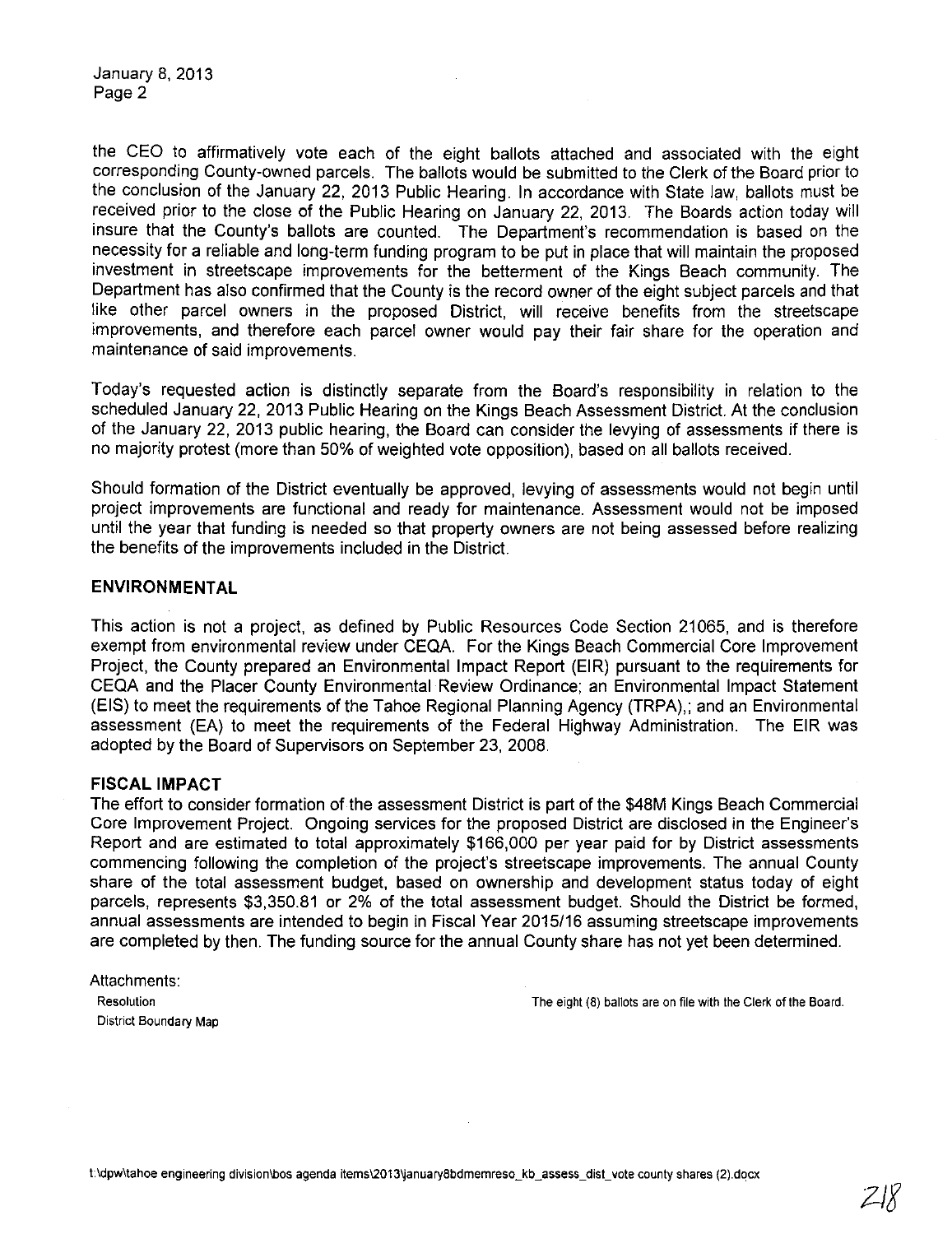# Before the Board of Supervisors County of Placer, State of California

In the matter of: RECOMMENDATION TO DELEGATE EXPLICIT AUTHORITY TO COUNTY EXECUTIVE OFFICER OF PLACER COUNTY TO AFFIRMATIVELY VOTE FOR PLACER COUNTY-OWNED PARCELS IN KINGS BEACH BENEFIT ASSESSMENT DISTRICT NO.1.

Resol. No: ................................. .

The following RESOLUTION was duly passed by the Board of Supervisors

of the County of Placer at a regular meeting held \_\_\_\_\_\_\_\_\_\_\_\_\_\_\_\_\_\_\_\_\_\_\_\_\_\_\_\_\_\_

by the following vote on roll call:

Ayes:

Noes:

Absent:

Signed and approved by me after its passage.

Clerk of said Board

Attest: Chair, Board of Supervisors

WHEREAS, the Board of Supervisors, of Placer County (hereafter referred to as the "Board of Supervisors"), pursuant to the Benefit Assessment Act of 1982, Article XIIID of the Constitution of the State of California and the Proposition 218 Omnibus Implementation Act (hereafter collectively referred to as the "Assessment Law") did by previous Resolution to initiate proceedings to consider formation of a special assessment district, known and designated as Kings Beach Benefit Assessment District No. 1 (hereafter referred to as the "District") and ordered the preparation of an Assessment Engineer's Report for the levy and collection of annual assessments within said District; and,

WHEREAS, by previous Resolution, the Board of Supervisors declared its intention to form the District and to provide for the levy and collection of annual assessments, beginning with the 2014115 fiscal year, to provide for the costs and expenses necessary to pay for the maintenance and servicing of the improvements within the District, or a later fiscal year depending on when improvements are completed and in full operation. No levy and collection of assessments will occur until the year that said improvements are fully completed and operational; and,

WHEREAS, the Assessment Engineer's Report has been filed with the Clerk of the Board and submitted to this Board of Supervisors in accordance with the Assessment Law; and,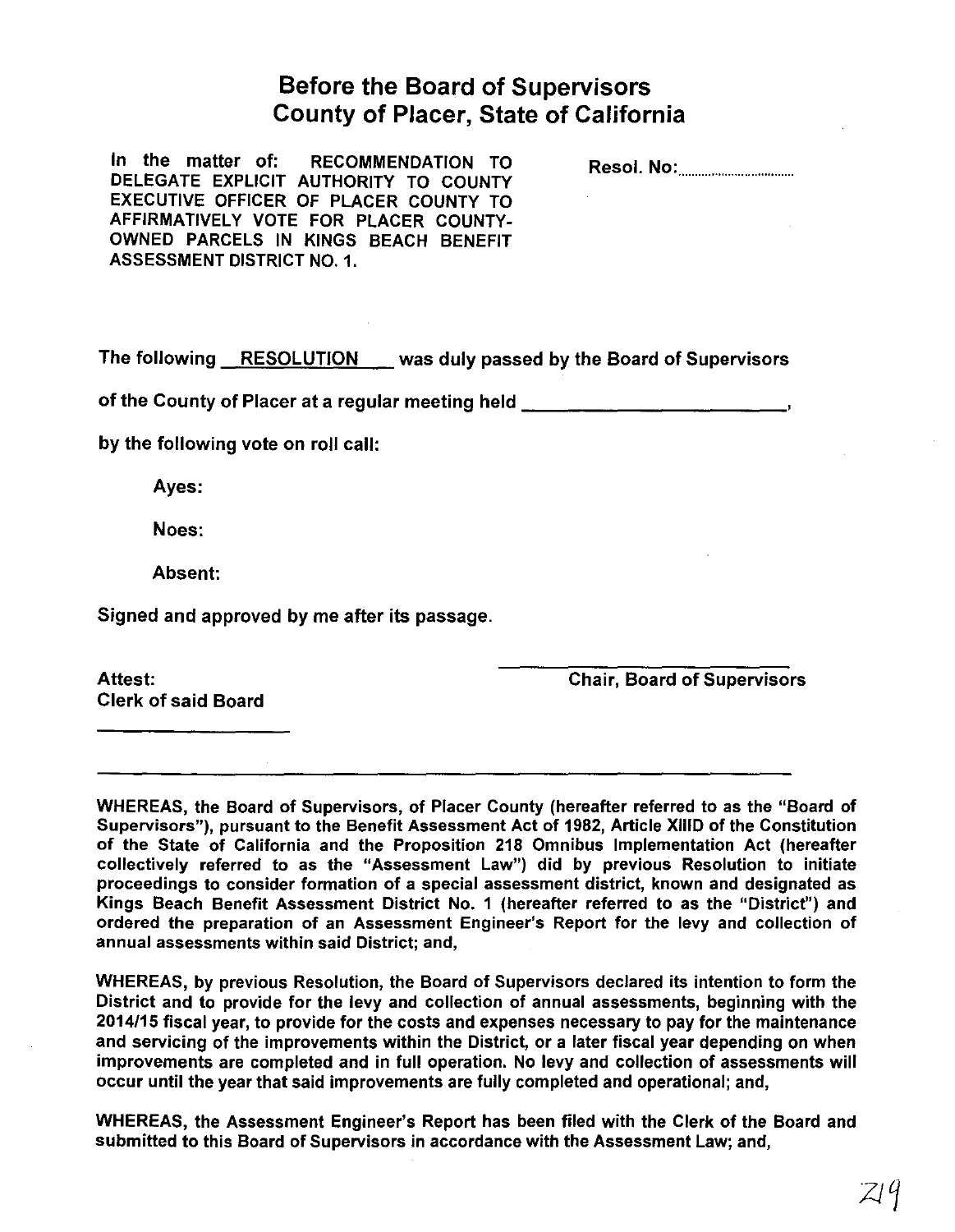WHEREAS, the Board of Supervisors has carefully examined and reviewed the Assessment Engineer's Report as presented and is satisfied with the proposed formation, each and all of the budget items and documents as set forth therein, and is satisfied that the assessment amounts have been spread in accordance with the special benefit received from the improvements, operation, maintenance and services within the District as set forth in said Assessment Engineer's Report; and,

WHEREAS, The County wants to ensure that the estimated \$48M investment in public infrastructure is adequately maintained; and

WHEREAS, The Board of Supervisors, in accordance with Proposition 218, wants the District property owners the opportunity to vote on the levying of a special assessment for the expressed purpose of maintaining the new sidewalk related infrastructure; and

WHEREAS, The County owns eight parcels within the proposed District boundaries totaling \$3,350.81 in annual assessment for operations and maintenance of streetscape improvements should the District form and assessments levied based on the benefits these properties will receive following installation of said improvements; and

WHEREAS, Pursuant to Section 4 of Article XIlID of the Assessment Law, the County gave notice of a Public Hearing scheduled for January 22, 2013, and assessment ballot proceedings together with the assessment ballot materials were mailed to the record owners of all real property on November 29, 2012 including Placer County who is the record owner of eight parcels within the proposed District boundaries. Assessment Law requires that property owners receive their ballots at least 45 days prior to the deadline for submitting ballots, and for conducting a Public Hearing that shall occur prior to tabulating submitted ballots.

NOW, THEREFORE, BE **IT** RESOLVED BY THE BOARD OF SUPERVISORS OF THE COUNTY OF PLACER:

That the Board of Supervisors delegate explicit authority to the County Executive Officer of Placer County to affirmatively vote each assessment ballot corresponding with the eight County-owned parcels by checking the box on each ballot that states, "Yes, I am in favor of the proposed assessment...", and to return each ballot to the Clerk of the Board prior to the conclusion of the Public Hearing scheduled for January 22, 2013 in accordance with the instructions that accompanied the assessment ballots.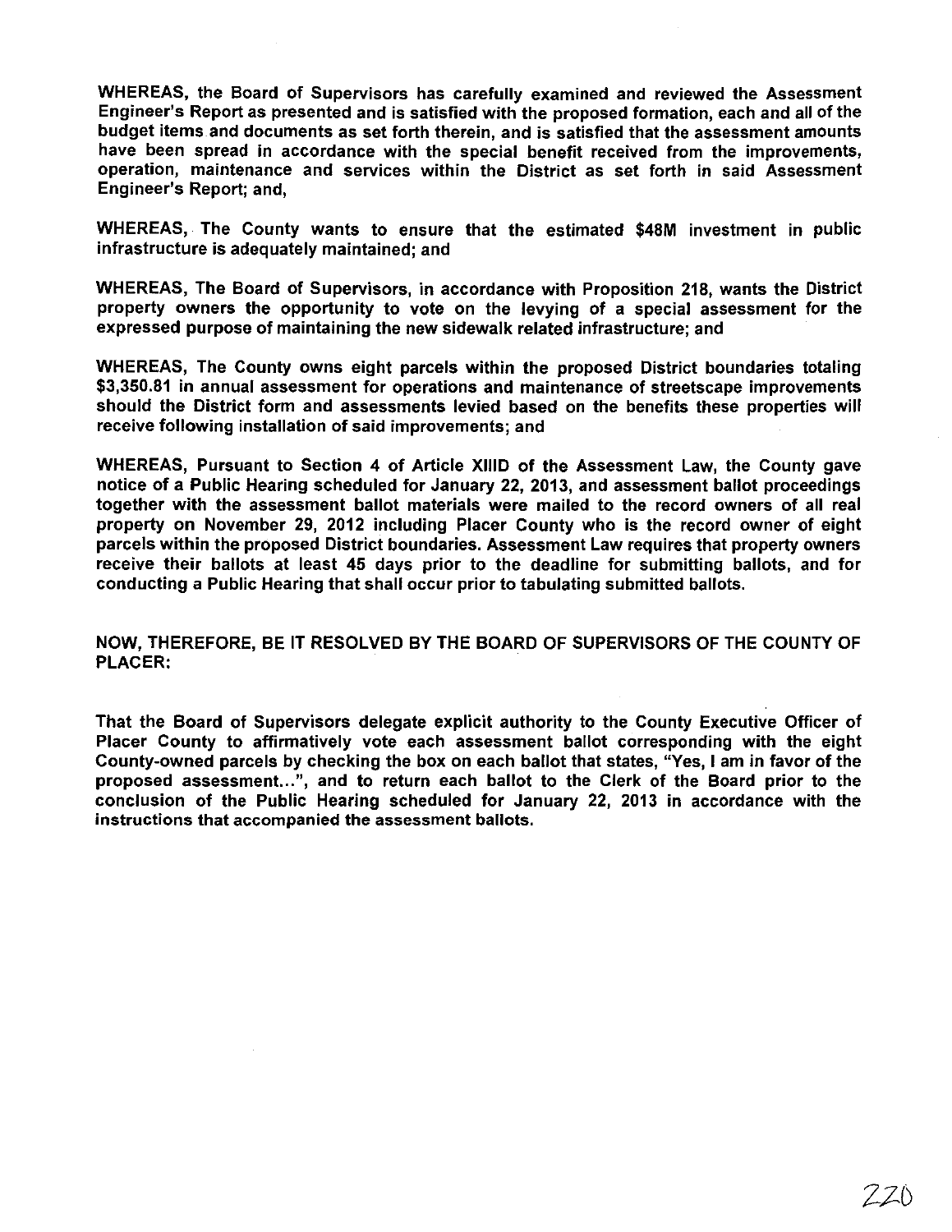## KINGS BEACH - PLACER COUNTY PARCEL LOCATIONS